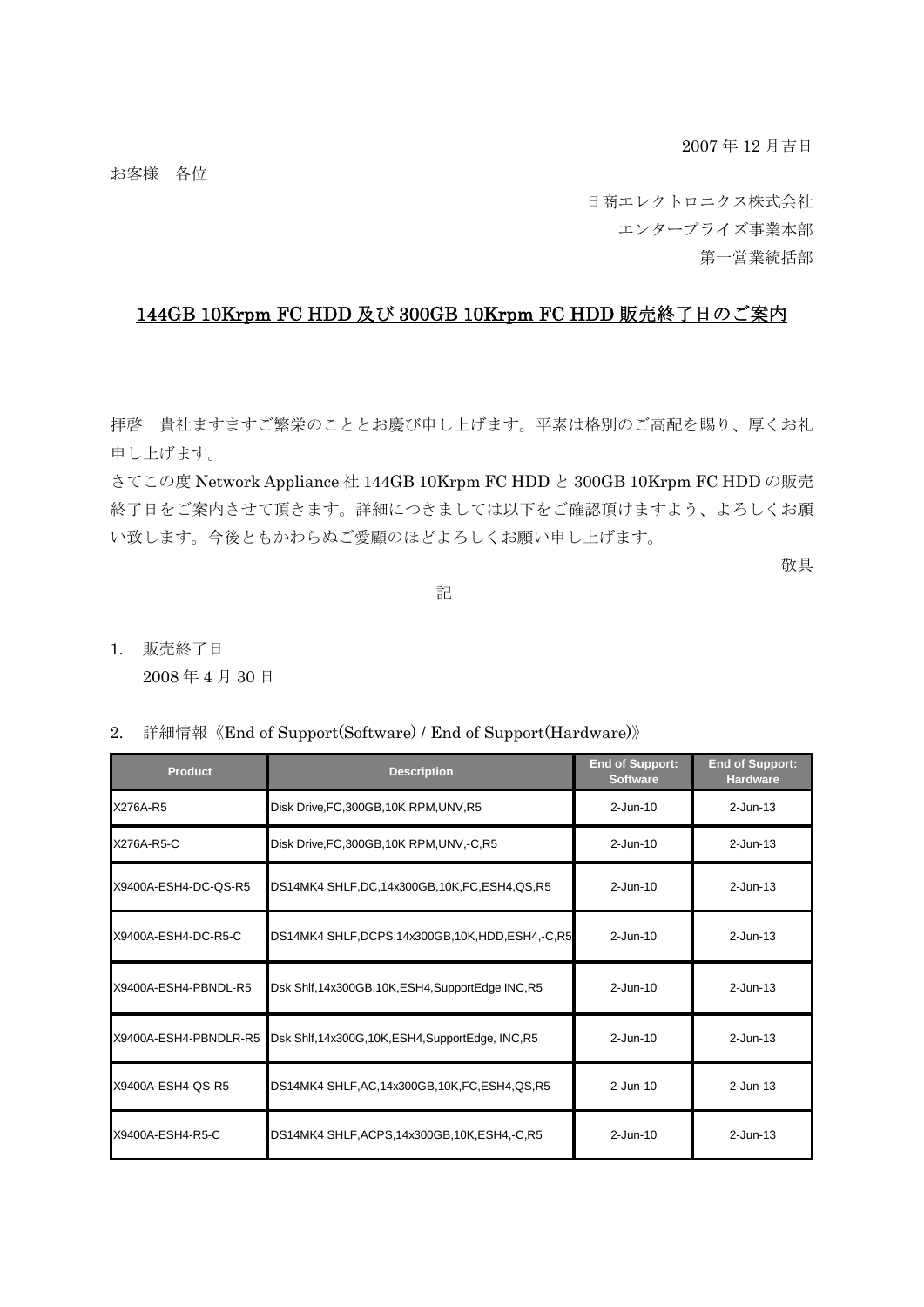| <b>Product</b>        | <b>Description</b>                                   | <b>End of Support:</b><br><b>Software</b> | <b>End of Support:</b><br><b>Hardware</b> |
|-----------------------|------------------------------------------------------|-------------------------------------------|-------------------------------------------|
| X274B-R5              | Disk Drive, FC, 144GB, 10K RPM, UNV, R5              | $2$ -Jun-10                               | $2$ -Jun-13                               |
| X274B-R5-C            | Disk Drive, FC, 144GB, 10K RPM, UNV, -C, R5          | $2 - Jun-10$                              | $2$ -Jun-13                               |
| X7400A-ESH4-DC-QS-R5  | DS14MK4 SHLF,DC,14x144GB,10K,FC,ESH4,QS,R5           | $2$ -Jun-10                               | $2$ -Jun-13                               |
| X7400A-ESH4-DC-R5-C   | DS14MK4 SHLF, DCPS, 14x144GB, 10K, HDD, ESH4, -C, R5 | $2-Jun-10$                                | $2$ -Jun-13                               |
| X7400A-ESH4-PBNDL-R5  | Dsk Shlf, 14x144GB, 10K, ESH4, SupportEdge INC, R5   | $2$ -Jun-10                               | $2$ -Jun-13                               |
| X7400A-ESH4-PBNDLR-R5 | Dsk Shlf, 14x144G, 10K, ESH4, SupportEdge, INC, R5   | $2$ -Jun-10                               | $2$ -Jun-13                               |
| X7400A-ESH4-QS-R5     | DS14MK4 SHLF, AC, 14x144GB, 10K, FC, ESH4, QS, R5    | $2$ -Jun-10                               | $2$ -Jun-13                               |
| X7400A-ESH4-R5-C      | DS14MK4 SHLF, ACPS, 14x144GB, 10K, HDD, ESH4, -C, R5 | $2$ -Jun-10                               | $2$ -Jun-13                               |
| XDRIVE3-R5-C          | FAS2XX Channel Bundle Drives3,14x144FC,10K,R5        | $2 - Jun-10$                              | $2$ -Jun-13                               |
| FAS3040GX-2TB-BNDL-R5 | FAS3040GX,OS,2TB,SFO,NFS,CIFS,FV-HPO,R5              | $2 - Jun-10$                              | $2$ -Jun-13                               |

※End Of Support(Software)とは、Software の機能追加が保証される期限になります。

(技術的制限がある場合は保証期限内であっても例外はございます)

End of Support(Software)終了後も End of Support(Hardware)までの期間は、最後にリリースさ れた Software に対する Patch の提供はございます。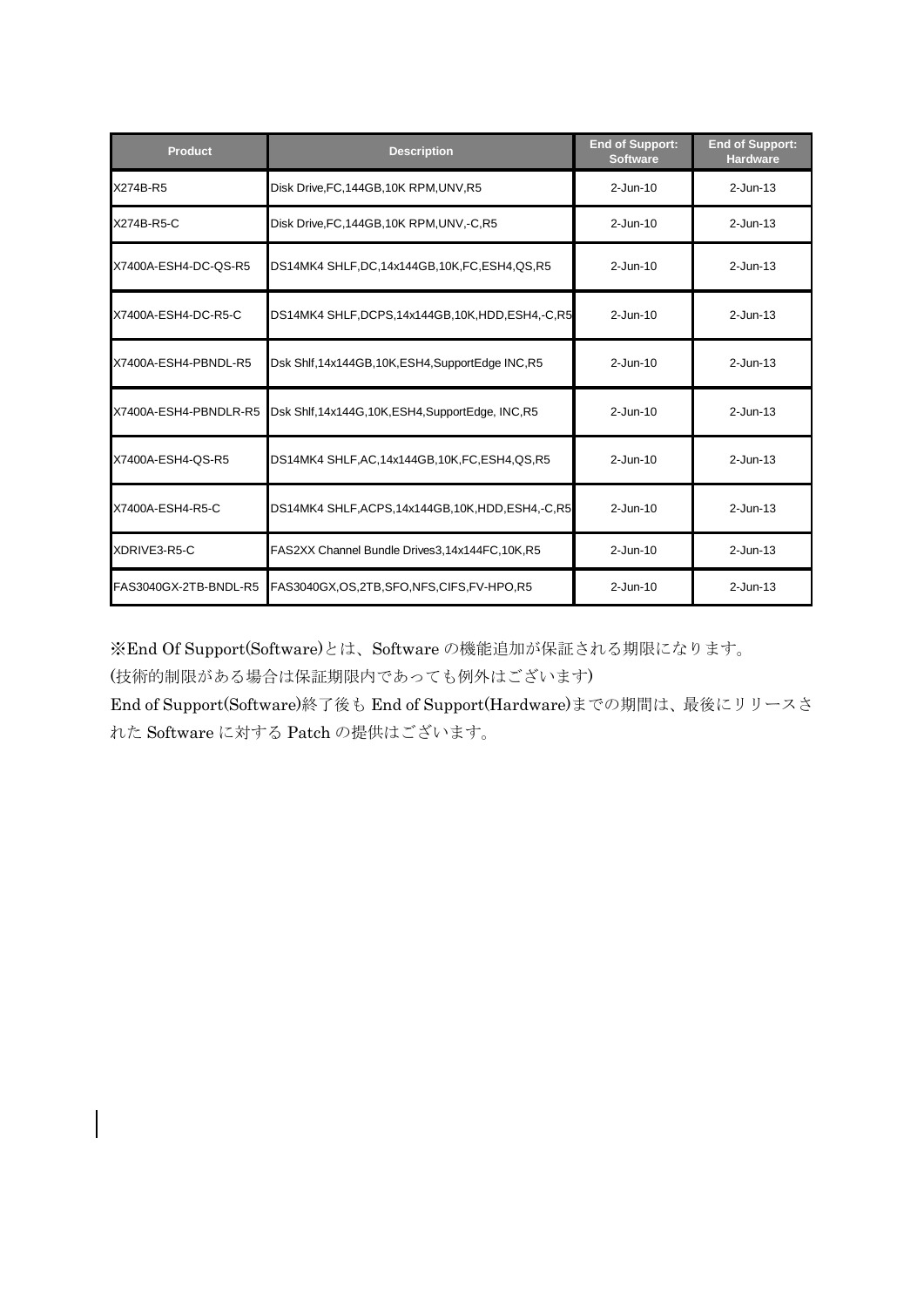## 3. 後継機種

| <b>Part Number</b> | <b>Description</b>                                         | Recommended<br><b>Replacement</b> | <b>Description</b>                                                               |
|--------------------|------------------------------------------------------------|-----------------------------------|----------------------------------------------------------------------------------|
| X276A-R5           | Disk Drive, FC, 300GB, 10K RPM, UNV, R5                    | X279A-R5                          | DSK DRV, 300GB, 15K RPM, 4Gb, FC, R5                                             |
| X276A-R5-C         | Disk Drive, FC, 300GB, 10K RPM, UNV, -C,<br>R <sub>5</sub> | X279A-R5-C                        | DSK DRV, 300GB, 15K RPM, 4Gb, FC, -C,<br>R <sub>5</sub>                          |
| X9400A-ESH4-DC-    | DS14MK4 SHLF, DC, 14x300GB, 10K, FC,                       | X94015A-ESH4-DC-                  | DS14MK4 SHLF, DC, 14x300GB, 15K, ESH4,                                           |
| QS-R5              | <b>ESH4, QS, R5</b>                                        | QS-R5                             | QS, R5                                                                           |
| С                  | X9400A-ESH4-DC-R5- DS14MK4 SHLF, DCPS, 14x300GB, 10K,      | X94015A-ESH4-DC-                  | DS14MK4 SHLF, DCPS, 14x300GB, 15K,                                               |
|                    | HDD, ESH4, -C, R5                                          | $R5-C$                            | <b>HDD, ESH4, -C, R5</b>                                                         |
| X9400A-ESH4-       | Dsk Shlf, 14x300GB, 10K, ESH4,                             | X94015A-ESH4-                     | DSK SHLF, 300GB, 15K, ESH4, SupportEdge                                          |
| PBNDL-R5           | SupportEdge INC, R5                                        | PBNDL-R5                          | INC, R5                                                                          |
| X9400A-ESH4-       | Dsk Shlf, 14x300G, 10K, ESH4, SupportEdge, X94015A-ESH4-   | PBNDLR-R5                         | DSK SHLF, 300GB, 15K, ESH4,                                                      |
| PBNDLR-R5          | INC. R5                                                    |                                   | SupportEdge, INC, R5                                                             |
|                    | X9400A-ESH4-QS-R5 DS14MK4 SHLF, AC, 14x300GB, 10K, FC,     | X94015A-ESH4-QS-                  | DS14MK4 SHLF, AC, 14x300GB, 15K, ESH4,                                           |
|                    | ESH4, QS, R5                                               | R5                                | QS, R5                                                                           |
| X9400A-ESH4-R5-C   | DS14MK4 SHLF, ACPS, 14x300GB, 10K,<br><b>ESH4, -C, R5</b>  | X94015A-ESH4-R5-C │               | DS14MK4 SHLF, ACPS, 14x300GB, 15K,<br>HDD, ESH4, -C, R5                          |
| X900A-ESH2-DC-QS-  | DS14MK2, SHLF, ESH2, DC, 14x300GB,                         | X94015A-ESH4-DC-                  | DS14MK4 SHLF, DC, 14x300GB, 15K, ESH4,                                           |
| R <sub>5</sub>     | 10K, QS, R5                                                | QS-R5                             | QS, R5                                                                           |
| X900A-ESH2-QS-R5   | DS14MK2 SHLF, AC, 14x300GB, 10K, FC,                       | X94015A-ESH4-QS-                  | DS14MK4 SHLF, AC, 14x300GB, 15K, ESH4,                                           |
|                    | <b>ESH2, QS, R5</b>                                        | R <sub>5</sub>                    | QS, R5                                                                           |
| X900A-ESH2-R5-C    | DS14MK2 SHLF, ACPS, 14x300GB, 10K,<br>HDD, ESH2, -C, R5    |                                   | X94015A-ESH4-R5-C DS14MK4 SHLF, ACPS, 14x300GB, 15K,<br><b>HDD, ESH4, -C, R5</b> |
| X900A-PBNDL-R5     | DSK SHLF, 14x300GB, 10K, ESH2,                             | X94015A-ESH4-                     | DSK SHLF, 300GB, 15K, ESH4, SupportEdge                                          |
|                    | SupportEdge INC, R5                                        | PBNDL-R5                          | INC, R5                                                                          |
| X900A-PBNDLR-R5    | DSK SHLF, 14x300GB, 10K, ESH2,                             | X94015A-ESH4-                     | DSK SHLF, 300GB, 15K, ESH4,                                                      |
|                    | SupportEdge, INC, R5                                       | PBNDLR-R5                         | SupportEdge, INC, R5                                                             |
| X900-DC-R5-C       | DS14MK2, SHLF, W/DC Power Supply,                          | X94015A-ESH4-DC-                  | DS14MK4 SHLF, DCPS, 14x300GB, 15K,                                               |
|                    | 14x300GB10K, R5                                            | $R5-C$                            | <b>HDD, ESH4, -C, R5</b>                                                         |